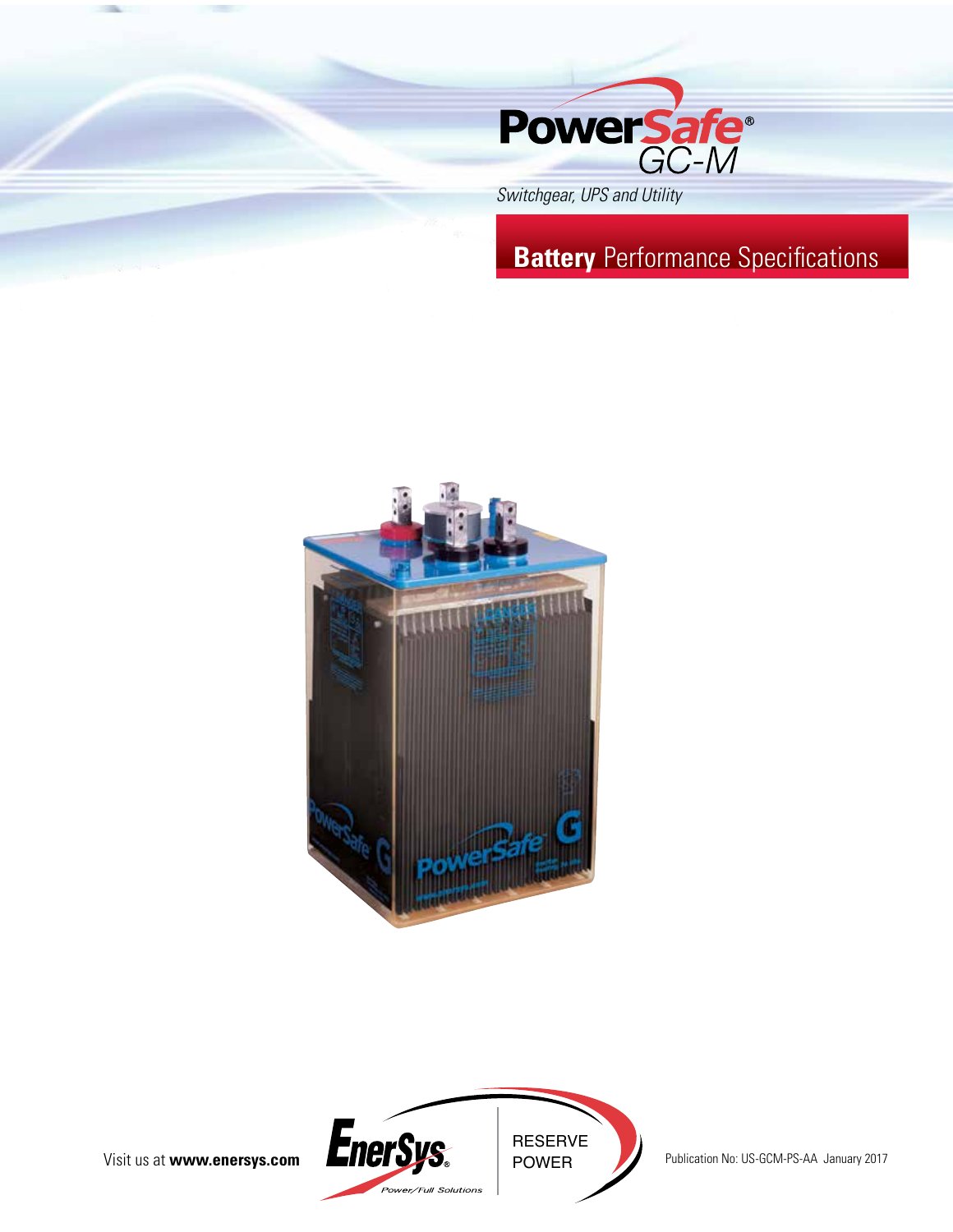

### **Features and Benefits**

- Capacity range 875 3550Ah
- Lead-calcium alloy
- Electrolyte reserve reduces watering requirements
- Standard Styrene Acrylonitrile (SAN) jar with flame retardant PVC UL94 V-0 cover; flame retardant PC jar and cover available
- Thick positive grids maximize performance in long discharge applications
- 20 year life expectancy in float service at 77°F°(25°C) ambient temperature

**General Specifications**

#### **Construction**

- •0.30" thick positive grids provide excellent long discharge rates and long life
- •Negative plate configuration enhances high rate performance
- •Separator microporous rubber with "Vitrex" glass fiber retainers
- •Electrolyte dilute sulfuric acid with specific gravity of 1.215
- •Slide-Lock™ post seal design
- •Flame arrestors included for increased operational safety

## **Installation and Operation**

- Space efficient footprint
- Designed to be rack mounted with easy access to posts
- Excellent long discharge and complex duty cycle capability for switchgear applications
- Lead-calcium design reduces maintenance (less watering) over traditional lead antimony batteries
- Operating temperature: 32°F (0°C) to 104°F (40°C) Recommended temperature: 68°F (20°C) to 86°F (30°C)

## **Standards**

• The management systems governing the manufacture of this product are ISO 9001:2008 and ISO 14001:2004 certified

|                                                                                                                                                                                                                                                                                                                                                                                                                                                              |                                |                       | <b>Nominal Dimensions</b> |                     |            |                       | <b>Weight - Volumes</b>       |       |            |                                 |      |      |
|--------------------------------------------------------------------------------------------------------------------------------------------------------------------------------------------------------------------------------------------------------------------------------------------------------------------------------------------------------------------------------------------------------------------------------------------------------------|--------------------------------|-----------------------|---------------------------|---------------------|------------|-----------------------|-------------------------------|-------|------------|---------------------------------|------|------|
| Cell<br>Type <sup>1</sup>                                                                                                                                                                                                                                                                                                                                                                                                                                    | <b>Nominal Ah</b><br>Capacity* | Length**<br>in.<br>mm | Width<br>in<br>mm         | Height<br>in.<br>mm | <b>lbs</b> | <b>Unpacked</b><br>kg | <b>Domestic Packed</b><br>lbs | kg    | <b>lbs</b> | Electrolyte only/1.215 SG<br>kg | gal  |      |
| <b>2GC-09M</b>                                                                                                                                                                                                                                                                                                                                                                                                                                               | 875                            | 12.4<br>315           | 15.1<br>384               | 671<br>26.4         | 375.0      | 170.5                 | 395.0                         | 179.5 | 136.0      | 61.8                            | 13.6 | 51.7 |
| 2GC-11M                                                                                                                                                                                                                                                                                                                                                                                                                                                      | 1020                           | 12.4<br>315           | 15.1<br>384               | 26.4<br>671         | 410.0      | 186.4                 | 430.0                         | 195.5 | 127.0      | 57.7                            | 12.7 | 48.3 |
| 2GC-13M                                                                                                                                                                                                                                                                                                                                                                                                                                                      | 1140                           | 12.4<br>315           | 384<br>15.1               | 671<br>26.4         | 445.0      | 202.3                 | 465.0                         | 211.4 | 119.0      | 54.1                            | 11.9 | 45.2 |
| <b>2GC-15M</b>                                                                                                                                                                                                                                                                                                                                                                                                                                               | 1225                           | 12.4<br>315           | 15.1<br>384               | 26.4<br>671         | 485.0      | 220.5                 | 505.0                         | 229.5 | 111.0      | 50.5                            | 11.1 | 42.2 |
| 2GC-17M                                                                                                                                                                                                                                                                                                                                                                                                                                                      | 1540                           | 16.6<br>422           | 15.1<br>384               | 26.4<br>671         | 585.0      | 265.9                 | 607.0                         | 275.9 | 163.0      | 74.1                            | 16.3 | 61.9 |
| 2GC-19M                                                                                                                                                                                                                                                                                                                                                                                                                                                      | 1630                           | 16.6<br>422           | 15.1<br>384               | 26.4<br>671         | 620.0      | 281.8                 | 642.0                         | 291.8 | 155.0      | 70.5                            | 15.5 | 58.9 |
| 2GC-21M                                                                                                                                                                                                                                                                                                                                                                                                                                                      | 1695                           | 16.6<br>422           | 15.1<br>384               | 26.4<br>671         | 655.0      | 297.7                 | 677.0                         | 307.7 | 147.0      | 66.8                            | 14.7 | 55.9 |
| 2GC-23M                                                                                                                                                                                                                                                                                                                                                                                                                                                      | 1745                           | 16.6<br>422           | 15.1<br>384               | 671<br>26.4         | 695.0      | 315.9                 | 717.0                         | 325.9 | 139.0      | 63.2                            | 13.9 | 52.8 |
| <b>GC-25M</b>                                                                                                                                                                                                                                                                                                                                                                                                                                                | 2260                           | 12.4<br>315           | 384<br>15.1               | 671<br>26.4         | 440.0      | 200.0                 | 460.0                         | 209.1 | 123.0      | 55.9                            | 12.3 | 46.7 |
| <b>GC-27M</b>                                                                                                                                                                                                                                                                                                                                                                                                                                                | 2360                           | 12.4<br>315           | 15.1<br>384               | 671<br>26.4         | 460.0      | 209.1                 | 480.0                         | 218.2 | 119.0      | 54.1                            | 11.9 | 45.2 |
| <b>GC-29M</b>                                                                                                                                                                                                                                                                                                                                                                                                                                                | 2450                           | 12.4<br>315           | 15.1<br>384               | 671<br>26.4         | 480.0      | 218.2                 | 500.0                         | 227.3 | 115.0      | 52.3                            | 11.5 | 43.7 |
| <b>GC-31M</b>                                                                                                                                                                                                                                                                                                                                                                                                                                                | 2515                           | 12.4<br>315           | 15.1<br>384               | 671<br>26.4         | 495.0      | 225.0                 | 515.0                         | 234.1 | 111.0      | 50.5                            | 11.1 | 42.2 |
| <b>GC-33M</b>                                                                                                                                                                                                                                                                                                                                                                                                                                                | 2560                           | 12.4<br>315           | 384<br>15.1               | 26.4<br>671         | 515.0      | 234.1                 | 535.0                         | 243.2 | 107.0      | 48.6                            | 10.7 | 40.7 |
| <b>GC-35M</b>                                                                                                                                                                                                                                                                                                                                                                                                                                                | 3085                           | 16.6<br>422           | 15.1<br>384               | 26.4<br>671         | 610.0      | 277.3                 | 632.0                         | 287.3 | 160.0      | 72.7                            | 16.0 | 60.8 |
| <b>GC-37M</b>                                                                                                                                                                                                                                                                                                                                                                                                                                                | 3200                           | 16.6<br>422           | 15.1<br>384               | 26.4<br>671         | 630.0      | 286.4                 | 652.0                         | 296.4 | 156.0      | 70.9                            | 15.6 | 59.3 |
| <b>GC-39M</b>                                                                                                                                                                                                                                                                                                                                                                                                                                                | 3300                           | 16.6<br>422           | 15.1<br>384               | 26.4<br>671         | 650.0      | 295.5                 | 672.0                         | 305.5 | 152.0      | 69.1                            | 15.2 | 57.8 |
| <b>GC-41M</b>                                                                                                                                                                                                                                                                                                                                                                                                                                                | 3385                           | 16.6<br>422           | 15.1<br>384               | 671<br>26.4         | 665.0      | 302.3                 | 687.0                         | 312.3 | 148.0      | 67.3                            | 14.8 | 56.2 |
| <b>GC-43M</b>                                                                                                                                                                                                                                                                                                                                                                                                                                                | 3470                           | 16.6<br>422           | 15.1<br>384               | 26.4<br>671         | 685.0      | 311.4                 | 707.0                         | 321.4 | 144.0      | 65.5                            | 14.4 | 54.7 |
| <b>GC-45M</b>                                                                                                                                                                                                                                                                                                                                                                                                                                                | 3550                           | 422<br>16.6           | 15.1<br>384               | 26.4<br>671         | 705.0      | 320.5                 | 727.0                         | 330.5 | 140.0      | 63.6                            | 14.0 | 53.2 |
| $\mathbf{r} \cdot \mathbf{r} = \mathbf{r} \cdot \mathbf{r} + \mathbf{r} \cdot \mathbf{r} = \mathbf{r} \cdot \mathbf{r} + \mathbf{r} \cdot \mathbf{r} + \mathbf{r} \cdot \mathbf{r} + \mathbf{r} \cdot \mathbf{r} + \mathbf{r} \cdot \mathbf{r} + \mathbf{r} \cdot \mathbf{r} + \mathbf{r} \cdot \mathbf{r} + \mathbf{r} \cdot \mathbf{r} + \mathbf{r} \cdot \mathbf{r} + \mathbf{r} \cdot \mathbf{r} + \mathbf{r} \cdot \mathbf{r} + \mathbf{r} \cdot \math$ |                                |                       |                           |                     |            |                       |                               |       |            |                                 |      |      |

*1 Prefix number indicates cells per unit. Suffix number indicates total plates per cell.*

*\*Nominal Ah capacity is based on an 8 hour rate to 1.75 volts per cell @ 77°F (25°C)*

*\*\* 0.25" must be added between units for spacing purposes when calculating total battery length.*

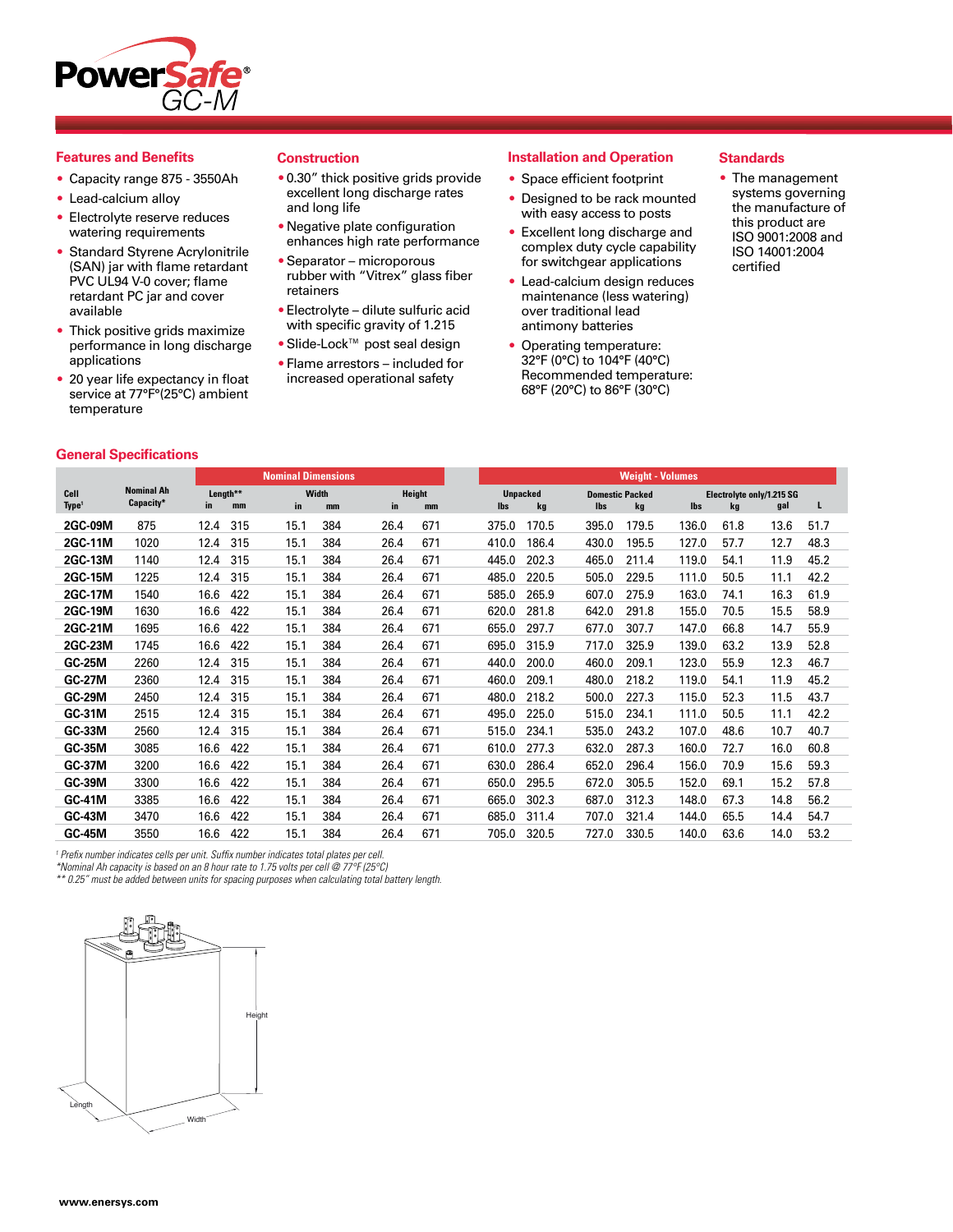# **Constant Current**

Discharge Rates in Amperes\* to 1.75Vpc at 25°C (77°F)\*\*

|                  |                                       |      | <b>Minutes</b> |      |      |      |              |                         | <b>Hours</b> |     |     |     |     |    |
|------------------|---------------------------------------|------|----------------|------|------|------|--------------|-------------------------|--------------|-----|-----|-----|-----|----|
| <b>Cell Type</b> | <b>NOM</b><br>Ah<br>Cap. <sup>1</sup> | 1    | 15             | 30   |      | 1.5  | $\mathbf{2}$ | $\overline{\mathbf{3}}$ | 4            | 5   | 8   | 12  | 24  | 72 |
| <b>2GC-09M</b>   | 875                                   | 717  | 670            | 549  | 410  | 331  | 279          | 216                     | 178          | 153 | 109 | 79  | 47  | 20 |
| 2GC-11M          | 1020                                  | 877  | 809            | 666  | 496  | 398  | 335          | 258                     | 211          | 180 | 128 | 92  | 53  | 22 |
| 2GC-13M          | 1140                                  | 1029 | 938            | 775  | 576  | 461  | 386          | 294                     | 240          | 204 | 142 | 101 | 58  | 23 |
| 2GC-15M          | 1225                                  | 1173 | 1056           | 875  | 650  | 517  | 431          | 326                     | 264          | 223 | 153 | 108 | 60  | 23 |
| 2GC-17M          | 1540                                  | 1404 | 1306           | 1072 | 788  | 627  | 524          | 398                     | 324          | 275 | 192 | 137 | 78  | 31 |
| 2GC-19M          | 1630                                  | 1564 | 1431           | 1172 | 859  | 681  | 566          | 428                     | 347          | 293 | 204 | 144 | 81  | 31 |
| 2GC-21M          | 1695                                  | 1721 | 1548           | 1266 | 924  | 729  | 604          | 454                     | 366          | 308 | 212 | 149 | 82  | 31 |
| 2GC-23M          | 1745                                  | 1878 | 1658           | 1354 | 984  | 773  | 638          | 476                     | 382          | 321 | 218 | 153 | 82  | 30 |
| <b>GC-25M</b>    | 2260                                  | 2104 | 1870           | 1535 | 1137 | 908  | 760          | 580                     | 473          | 403 | 282 | 201 | 116 | 46 |
| <b>GC-27M</b>    | 2360                                  | 2231 | 1987           | 1633 | 1207 | 962  | 804          | 612                     | 497          | 422 | 295 | 210 | 119 | 47 |
| <b>GC-29M</b>    | 2450                                  | 2351 | 2099           | 1726 | 1275 | 1014 | 846          | 641                     | 520          | 440 | 306 | 217 | 121 | 46 |
| GC-31M           | 2515                                  | 2466 | 2205           | 1814 | 1338 | 1062 | 884          | 667                     | 539          | 455 | 314 | 222 | 122 | 46 |
| <b>GC-33M</b>    | 2560                                  | 2576 | 2306           | 1897 | 1398 | 1107 | 919          | 691                     | 556          | 468 | 320 | 226 | 122 | 44 |
| <b>GC-35M</b>    | 3085                                  | 2772 | 2487           | 2052 | 1523 | 1217 | 1020         | 781                     | 640          | 545 | 386 | 277 | 160 | 65 |
| <b>GC-37M</b>    | 3200                                  | 2874 | 2595           | 2146 | 1597 | 1277 | 1069         | 817                     | 667          | 568 | 400 | 286 | 163 | 65 |
| <b>GC-39M</b>    | 3300                                  | 2970 | 2696           | 2235 | 1667 | 1333 | 1116         | 851                     | 693          | 589 | 413 | 294 | 166 | 65 |
| <b>GC-41M</b>    | 3385                                  | 3065 | 2794           | 2323 | 1737 | 1389 | 1162         | 883                     | 717          | 608 | 423 | 301 | 167 | 64 |
| <b>GC-43M</b>    | 3470                                  | 3149 | 2890           | 2409 | 1805 | 1444 | 1207         | 916                     | 742          | 627 | 434 | 307 | 169 | 63 |
| <b>GC-45M</b>    | 3550                                  | 3245 | 2994           | 2503 | 1879 | 1503 | 1255         | 948                     | 766          | 646 | 444 | 313 | 169 | 61 |

*\*Ampere values listed represent 100% of the cell's initial capacity.*

*\*\*1.215 S.G. electrolyte at 77°F (25°C) includes intercell connector drop.*

*1 Nominal Amp-hour capacity at the 8 hour rate.*

*All data subject to change without notice.*

#### Discharge Rates in Amperes\* to 1.81Vpc at 25°C (77°F)\*\*

|                  |      | <b>Minutes</b> |      |      | <b>Hours</b> |                |     |     |     |     |     |     |    |  |  |
|------------------|------|----------------|------|------|--------------|----------------|-----|-----|-----|-----|-----|-----|----|--|--|
|                  |      |                |      |      |              |                |     |     |     |     |     |     |    |  |  |
| <b>Cell Type</b> | 1    | 15             | 30   | 1    | 1.5          | $\overline{2}$ | 3   | 4   | 5   | 8   | 12  | 24  | 72 |  |  |
| 2GC-09M          | 507  | 507            | 453  | 353  | 293          | 252            | 199 | 167 | 144 | 104 | 77  | 46  | 20 |  |  |
| 2GC-11M          | 632  | 631            | 552  | 429  | 354          | 303            | 237 | 197 | 170 | 121 | 88  | 52  | 22 |  |  |
| 2GC-13M          | 748  | 747            | 645  | 500  | 410          | 349            | 271 | 224 | 191 | 135 | 98  | 56  | 22 |  |  |
| 2GC-15M          | 859  | 857            | 731  | 565  | 461          | 390            | 300 | 246 | 209 | 146 | 104 | 58  | 22 |  |  |
| <b>2GC-17M</b>   | 1025 | 1024           | 891  | 683  | 557          | 472            | 366 | 301 | 257 | 181 | 131 | 76  | 30 |  |  |
| 2GC-19M          | 1142 | 1140           | 976  | 745  | 605          | 511            | 394 | 323 | 274 | 192 | 138 | 79  | 31 |  |  |
| 2GC-21M          | 1255 | 1250           | 1054 | 801  | 648          | 545            | 417 | 340 | 288 | 200 | 143 | 80  | 30 |  |  |
| 2GC-23M          | 1362 | 1341           | 1128 | 853  | 688          | 576            | 438 | 355 | 300 | 206 | 147 | 80  | 29 |  |  |
| <b>GC-25M</b>    | 1543 | 523            | 1289 | 994  | 813          | 691            | 538 | 443 | 380 | 269 | 195 | 113 | 46 |  |  |
| <b>GC-27M</b>    | 1628 | 1614           | 1366 | 1052 | 859          | 729            | 565 | 465 | 397 | 280 | 202 | 116 | 46 |  |  |
| <b>GC-29M</b>    | 1711 | 1699           | 1439 | 1106 | 902          | 763            | 590 | 484 | 413 | 290 | 208 | 118 | 46 |  |  |
| GC-31M           | 1784 | 1780           | 1506 | 1156 | 942          | 795            | 612 | 500 | 426 | 297 | 212 | 118 | 45 |  |  |
| <b>GC-33M</b>    | 1853 | 1850           | 1570 | 1203 | 978          | 824            | 631 | 514 | 436 | 301 | 215 | 118 | 43 |  |  |
| <b>GC-35M</b>    | 1920 | 1918           | 1684 | 1299 | 1061         | 906            | 708 | 588 | 506 | 362 | 265 | 156 | 64 |  |  |
| <b>GC-37M</b>    | 2021 | 2018           | 1762 | 1363 | 1114         | 950            | 741 | 614 | 527 | 375 | 273 | 159 | 64 |  |  |
| <b>GC-39M</b>    | 2114 | 2111           | 1836 | 1423 | 1164         | 992            | 772 | 638 | 546 | 386 | 280 | 161 | 63 |  |  |
| <b>GC-41M</b>    | 2201 | 2198           | 1909 | 1482 | 1214         | 1033           | 802 | 660 | 564 | 396 | 285 | 161 | 62 |  |  |
| <b>GC-43M</b>    | 2282 | 2279           | 1981 | 1541 | 1264         | 1075           | 832 | 683 | 581 | 405 | 291 | 162 | 61 |  |  |
| <b>GC-45M</b>    | 2369 | 2366           | 2058 | 1603 | 1316         | 1117           | 862 | 705 | 599 | 414 | 295 | 161 | 59 |  |  |
|                  |      |                |      |      |              |                |     |     |     |     |     |     |    |  |  |

*\*Ampere values listed represent 100% of the cell's initial capacity.*

*\*\*1.215 S.G. electrolyte at 77°F (25°C) includes intercell connector drop.*